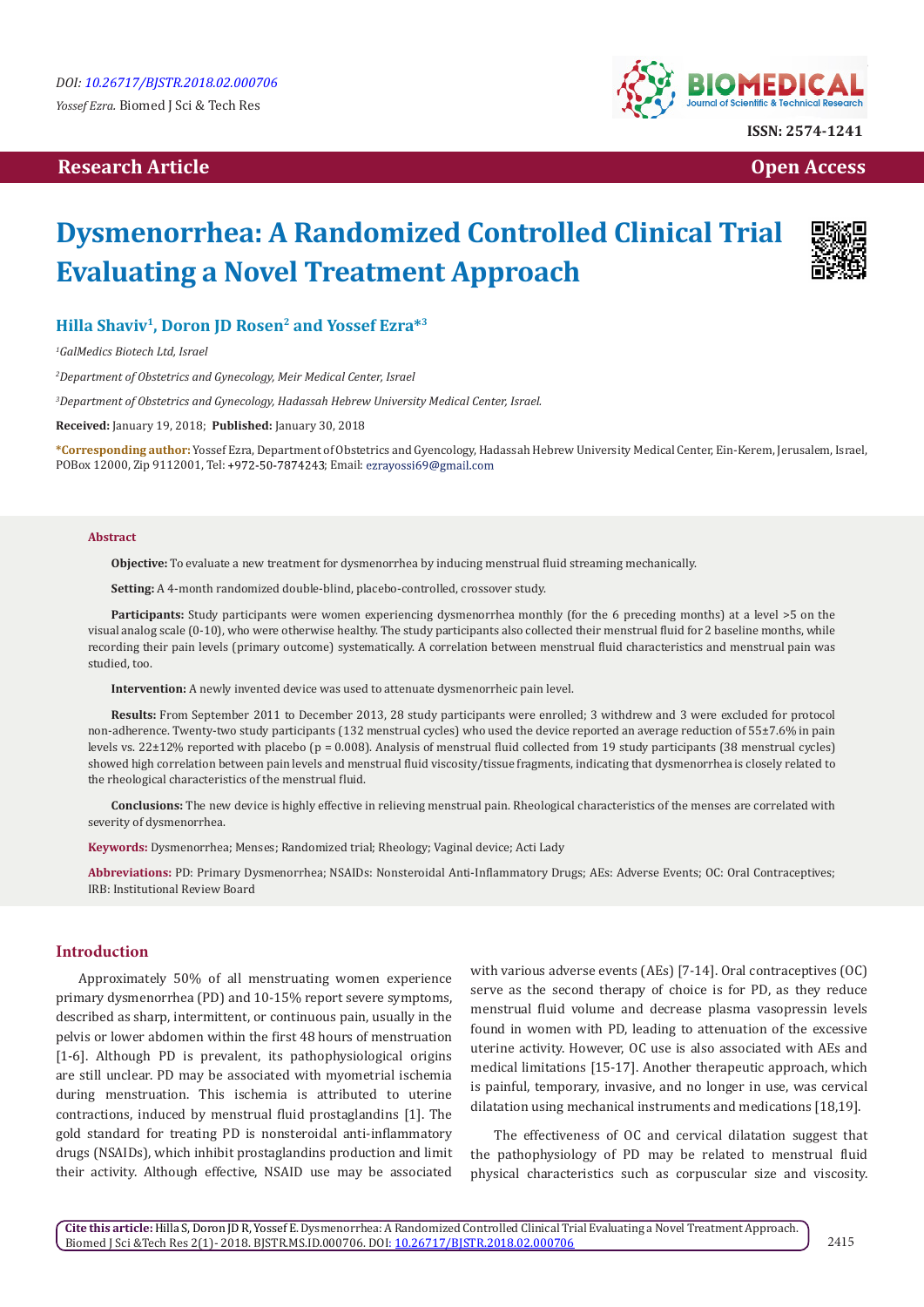Surprisingly, rheological characteristics of the menstrual fluid were never studied independently or in relation to PD. We hypothesize that the rheological properties of the menstrual fluid that flows though the uterine cervix [20,21], results in an impaired and even completely blocked flow. This impaired flow prolongs the exposure of the myometrium to the prostaglandins contained within the menstrual fluid, which in turn, increases the intensity of the uterine contractions [22], resulting in increased uterine pressure and ischemia, leading to menstrual pain [23,24]. In order to test this hypothesis we developed a vaginal device that promotes the flow of the menstrual fluid through the uterine cervix and as a result, would improve PD symptoms.

# **Materials and Methods**

# **Hypothesis Testing**

We intended to test the hypothesis of slow or obstructed flow through the cervical canal in 2 ways. First, to assess the correlation between menstrual fluid characteristics and pain levels by collecting the menstrual fluid and documenting pain levels systematically. Then, to examine the efficacy of a novel vaginal device designed to promote better flow of the menstrual fluid through the cervical canal by creating oscillatory pressure gradient, leading to reduced menstrual fluid viscosity and accelerated passage.

# **Clinical Trial for Testing the Device Effect on Dysmenorrhea**

The clinical trial was a prospective, randomized, double-blind, placebo-controlled, crossover study where for each participant we compared pain levels without the device (baseline), with the device, and with a placebo device. The protocol was approved by the institutional review board (IRB) at The Hadassah-Hebrew University Medical Center and all study participants signed an informed consent. Patients were used as their own controls, as PD typically exhibits similar pain levels every month [25]. The study

was designed for 24 otherwise healthy women (as determined by physical examination and medical history). Key eligibility criteria included: 18-35 years of age; regular menstruation (28 day cycle  $\pm$  7 days); nonuse of OC in the 6 months preceding the study (and throughout the study); a history of PD (onset <1 year after menarche), which could be effectively treated with over-thecounter analgesics or OC; no history of pelvic pathology; and PD monthly at visual analog scale (VAS 0-10) pain level >5 in the 6 preceding months (for full inclusion and exclusion criteria see the Supplementary Materials).

Study participants were randomized (using a computergenerated randomization schedule prepared with R [R 3.1.1 R foundation]) into 4 groups of 6. The study spanned 6 menstrual cycles. For all groups, the first and last menstruations were baseline cycles (i.e., without using the device) and in between, each group had 3 cycles with the active device and 1 with placebo (for each group, the placebo was used in a different cycle). After the first baseline cycle, the device was inserted (not during menses) by a physician for a "safety test," activated for 5 minutes and then taken out. Any discomfort or pain from this procedure was documented. In subsequent cycles, the study participants inserted the device or the placebo by themselves. The study participants, monitors, and the medical team were blinded to the treatment received.

The study was carried out at the study participants' natural environment. The study participant documented their pain levels throughout the study (during the menstrual periods) every 4 hours if VAS pain levels were ≤5 and every 30 minutes if they were >5 and during the use of the device. Any significant changes in pain levels were also recorded. During sleep hours (7.5 hours every 24 hours) the study participants were exempt from documenting pain and using any devices. During the months with either the active or placebo device, each study participant was given 3 devices for her personal use.

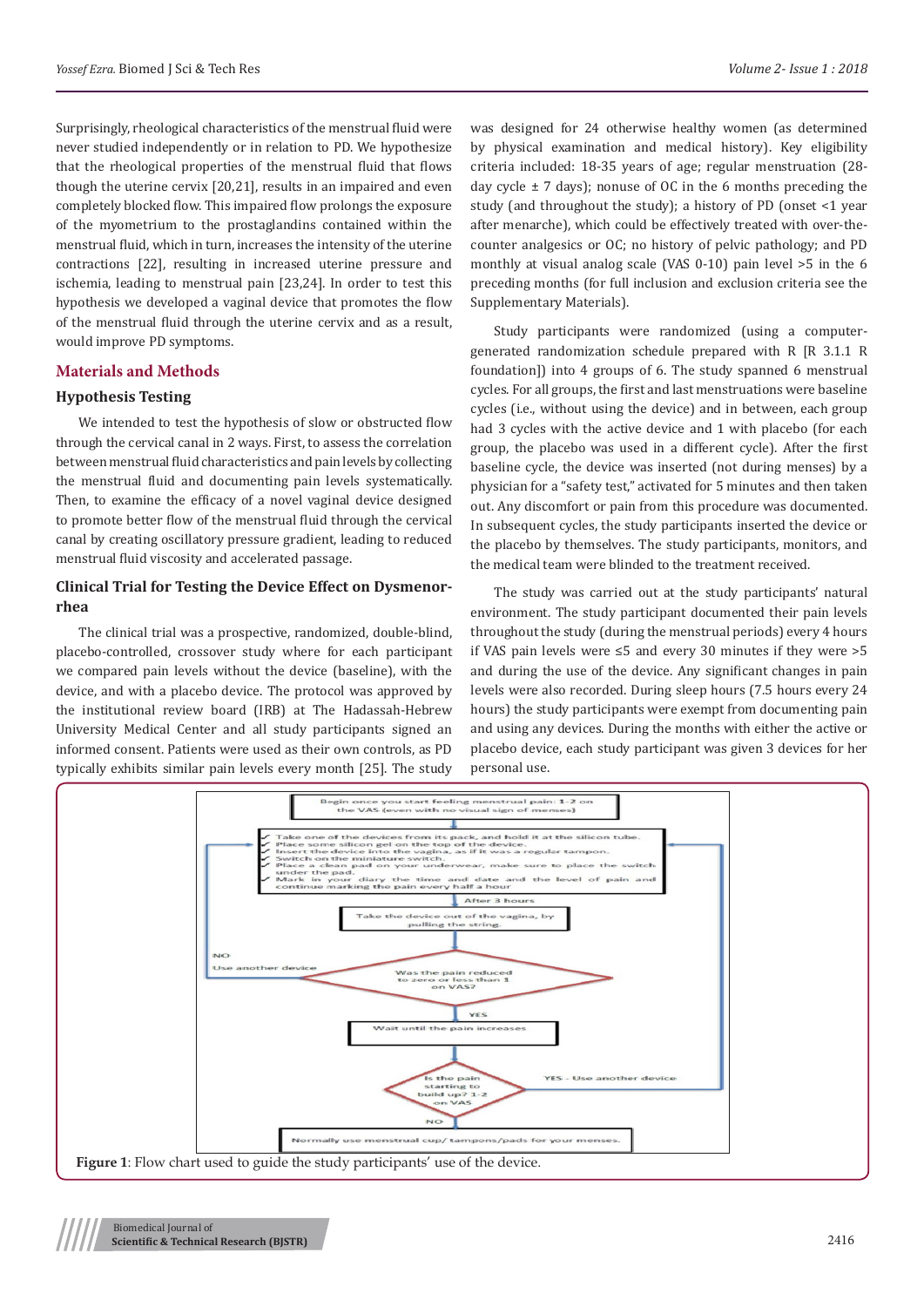The study participants were instructed on how to use the device and where to locate it (as positioning it correctly adjacent to the cervical os is extremely important). If the device had no effect after 10 minutes, the study participants were instructed to slightly modify its positioning in the vagina. The devices were used according to the instruction depicted in Figure 1. Device use was to commence when VAS pain levels first reached 1 or 2 (even if bleeding signs were not yet apparent). Each use was 3 hours long. Each study participant determined for herself the number (at most 3) and timing of using the device, according to her pain level. The study participants were allowed to use their preferred analgesics as rescue medication, but were limited to one brand. Analgesics use was recorded (date/time/dose).

# **Rheological Evaluation of the Menstrual Fluid**

For the first part, during baseline months, study participants used a menstrual cup to collect the secreted menstrual fluid, emptying it every 4 hours into separate collecting test tubes while documenting the date/time of each collection. The test tubes were collected from each study participant once a day and kept refrigerated till examined. We used a simplistic approach to estimate menstrual fluid characteristics since the rheological properties of the menstrual fluid were never measured before. Furthermore, commonly used methods for studying viscous body fluids such as nasal fluid [26] are not applicable to menstrual fluid due to the limited amount of sample collected, the heterogeneity of the samples, and their opaque nature. The menstrual fluid was diluted with distilled water, particles (e.g., tissue fragments, blood clots) were isolated, visually inspected, their size was measured using a ruler, and tissue fragments >1 cm in diameter were counted.

#### **The Device**

The development of the vaginal device was based on the hypothesis that blocked flow of menstrual fluid leads to PD. The menstrual fluid is a non-Newtonian fluid (i.e., a fluid whose viscosity is not linearly related to the shear rate) and its dynamic viscosity (resistance to flow) is reduced when subjected to oscillatory pressure gradient. This effect is known as "streaming" and is used in cystic fibrosis patients to facilitate the clearing of mucous from their lungs. The new device was designed to be positioned in the vagina, sized and shaped as a maximum absorbency tampon. The device creates a pressure oscillation in the closed artificial cavity formed next to the cervical os (Figure 2A). This action creates an oscillatory pressure gradient that is forced across the cervical canal, leading to reduced viscosity of the menstrual flow and accelerates its passage. The pressure oscillations are generated by a bellow connected to a rotating motor through a linear actuator (Figure 2B).

A micro activation switch is connected to a wire exiting the vaginal cavity (once activated, the micro switch is placed under a pad located on the study participant's underwear). The device is wrapped in a non-woven absorbent material, such that it can absorb the secreted menstrual fluid while in use (Figure 2C). The waveform is a 1 Hz slow rising and fast falling saw tooth shaped wave with an amplitude of 20 mmHg. The asymmetric waveform facilitates a unidirectional flow from the uterus to the vagina. The oscillations, which are not felt by the study participant, deliver a mechanical energy flux of approximately 2.4 mW/cm<sup>2</sup> to the vaginal wall, over a typical duration of several hours. The placebo device is identical in appearance to the active device but the bellow was disabled.





(A) A device is placed in the vagina, forming an artificial cavity (1) next to the cervical os. By periodically changing the volume of a bellow, the pressure in the cavity can be controlled through the finite compliance of the walls (2). A pressure gradient is therefore forced across the cervix (3). Any menstrual fluid present in the cervix is accelerated. The consequent shear stress reduces menstrual fluid viscosity, thereby facilitating their flow to the artificial cavity. Most of the acceleration is directly through air pressure variations. A minor acceleration is due to longitudinal acceleration of the cervix (4), whereas negligible acceleration is caused by vibrations of the vaginal tissue propagating to the cervix.

(B) Schematic representation of the vaginal device.

(C) Picture of the device.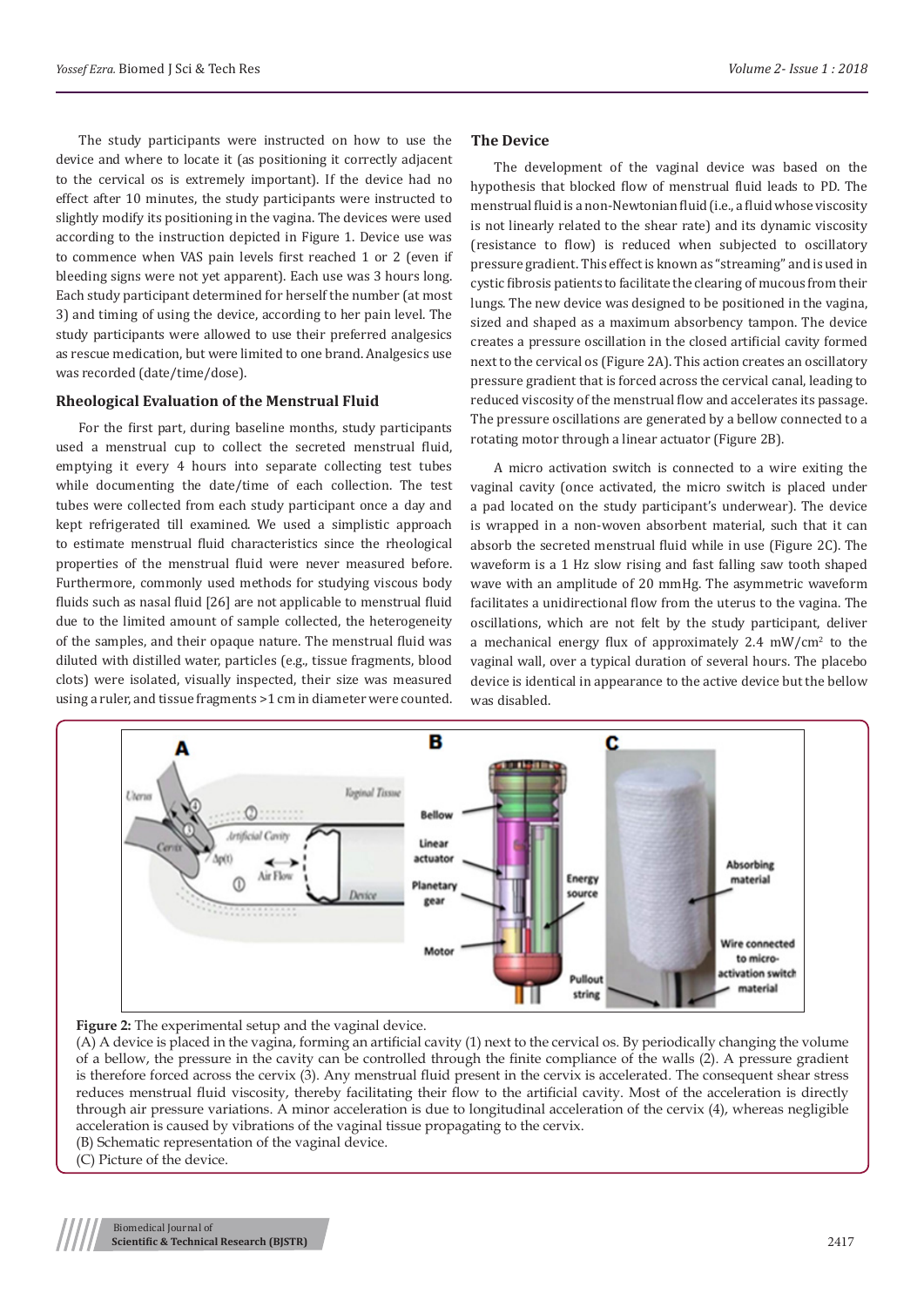## **Statistics**

Based on the results by Marsden et al. [27] on the effects of guaifenesin (a cervical dilator), we expected a reduction of at least 3 points on VAS (from a typical value of 6 to 3), with a scatter (variance) of ±3 points. Given that the placebo effect in analgesics is 1 point on VAS, 21 study participants were required to obtain on average a 3σ result above the placebo effect (i.e., at least 99.8% confidence), with an 84% probability of obtaining at least a 2σ result (i.e., at least 97.5% confidence). The raw VAS pain level and analgesic use data were reduced to simplified pain level indicators quantifying the amount of pain experienced in each menstrual cycle.

Four indicators were used for the VAS data and 1 for analgesics usage as follows:

i. Integrated Pain  $[P_{int}]$  is the time integrated pain level over the menses duration (units: VAS•h), which provides an overall amount of pain;

ii. Maximal Pain  $[P_{max}]$  is the maximal recorded pain each month;

iii. Mean Post Treatment Pain  $[P_{\text{real}}]$  is the mean pain over 24 hours after the device is used for the first time;

iv. Mean Pain Following its Onset  $[P_{thres}]$  is the mean pain in the 24 hours from the time VAS pain levels reached 50% of the maximal pain on that month;

v. Average Number of Analgesics  $[N_{\text{anal}}]$  is the number of analgesic pills taken over the menstrual period. Welch's t-test was used to compare unpaired quantitative pain indicators obtained with the placebo to those obtained with the active device. The test was 2 sided at a significance level of 0.05 and was performed using the R software (version 3.1.0).

### **Result**

The study took place between September 2011 and December 2013. Twenty-eight participants were recruited and passed the screening tests; 3 withdrew (one became pregnant during her first month in the study, one was enlisted into the army, and one elected to withdraw), and 3 were excluded for protocol non-adherence. The current analysis includes the data collected from the remaining 22 study participants over 132 accumulated menstrual cycles

(6 months per study participant). Participant demographics are presented in Table 1. Of the 22 participants who completed the study, 19 were able to use the menstrual cup and collect their menstrual fluid. For each of them, the temporal pain levels, as well as flux and appearance of clots/tissue fragments in the menstrual fluid during the baseline cycles, were evaluated.

**Table 1**: Patients demographics.

| Characteristic                                                           | $N = 22$               |
|--------------------------------------------------------------------------|------------------------|
| Age, years<br>Mean (SD)<br>Range                                         | 27.7(3.4)<br>23-35     |
| Weight, kg<br>Mean (SD)<br>Range                                         | 60.0(8.6)<br>47-81     |
| Height, cm<br>Mean (SD)<br>Range                                         | 162.9(6.3)<br>149-177  |
| Body mass index<br>Mean (SD)<br>Range                                    | 22.6 (3.25)<br>17-29.6 |
| Education, years<br>Mean (SD)<br>Range                                   | 14.2 (1.7)<br>18-Dec   |
| Age at menarche and onset of<br>primary dysmenorrhea, years<br>Mean (SD) | 14.3(1.7)              |
| Cycle length, days<br>Mean (SD)                                          | 27.9(1.5)              |

We found that menstrual fluid could be grouped into 3 categories:

i. Bloody menstrual fluid containing tissue fragmvents larger than the average cervical diameter

ii. Very thick menstrual fluid (with egg yolk-like consistency), with or without such tissue fragments; and

iii. Bloody menstrual fluid with no tissue fragments (bloodlike consistency) (Figure 1).



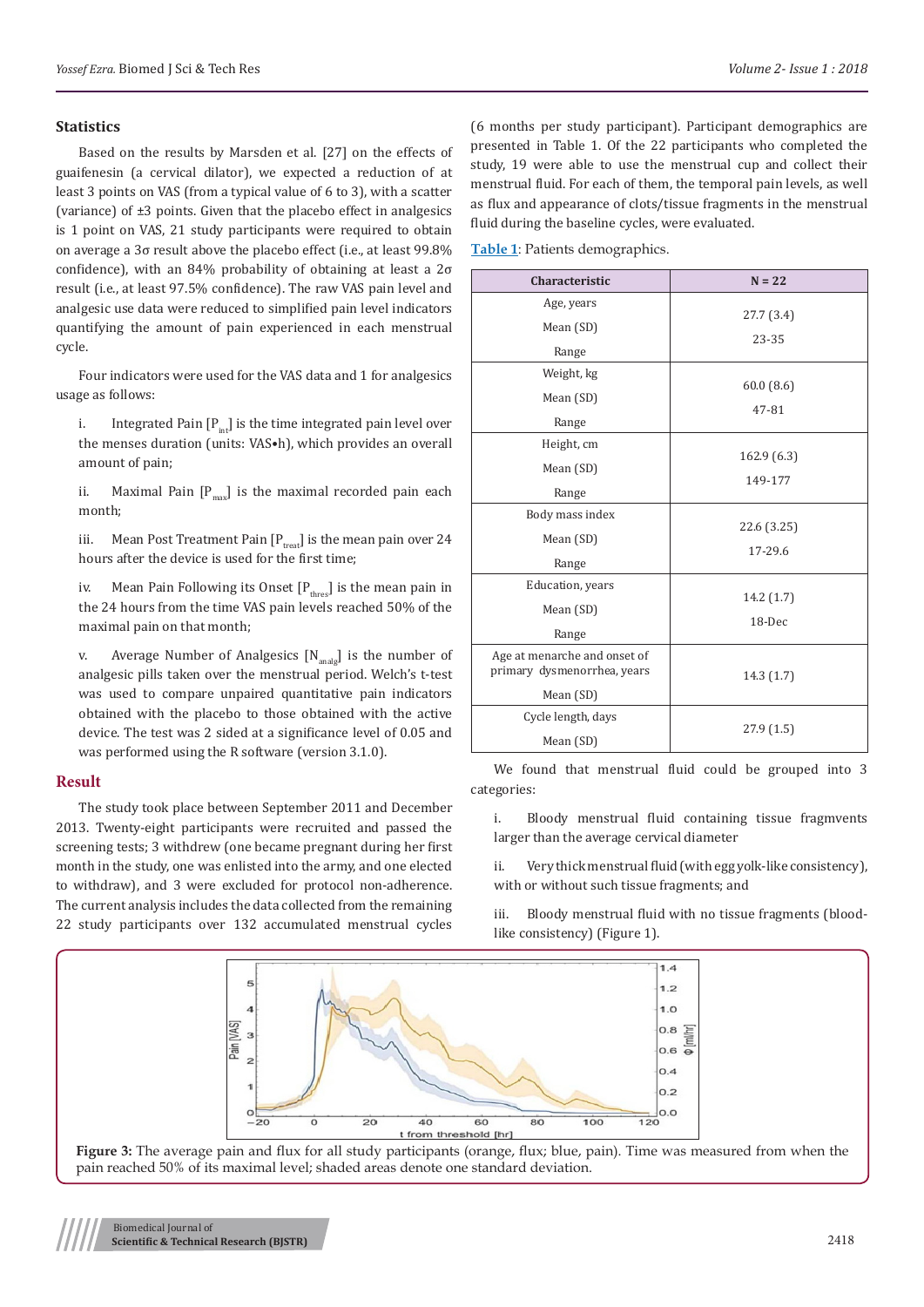In all cases, the peak in the flux (flow divided by time interval) lagged the maximal pain level. This can be further quantified if mean time of the flux is defined as  $\int t\mathcal{D}(t) dt / \int \mathcal{D}(t) dt$  and mean time of the pain as  $\int t VAS(t) dt / \int VAS(t) dt$ . Doing so, yielded a lag of  $11.2 \pm 3.5$  hours between the two means, and a signed a paired non-parametric test (comparing just the signs of the lags) ruled out the no-lag hypothesis at the 0.013% level. The average flux and pain values are presented in Figure 3. Moreover, particles or very thick menstrual fluid were generally observed only during the first 48 hours of menstruation, when pain was present. Subsequently, when no pain was reported, the menstrual fluid had a blood-like consistency. Notably, one study participant was atypically experiencing pain 72 hours after the onset of menstruation. Interestingly, in this study participant, particles were found only during that time, whereas during the rest of the

menstruation the menstrual fluid had blood-like consistency.

During the "safety test" no pain or discomfort were reported from using the device. Moreover, no pain or AE were reported throughout the study. No short- or long-term safety issues or irregularities were observed in routine gynecological examinations, nor were they reported by the study participants. Two women reported vaginal yeast infection. The reported pain was generally lower with the active than with the placebo device (Figure 4). There were cases that were characterized by low pain levels with the active as well with the placebo devices. The average pain indicators during the experimental cycles and the average number of analgesics taken to relieve pain are summarized in Table 2. Treatment with the active device was significantly more effective in reducing pain than treatment with the placebo device (regardless of the indicator used for the analysis).



**Figure 4:** Correlation between the average pain with an active device vs. placebo for Pint (A) and Ptreat (B). Each dot corresponds to an individual study participant. Each participant used up to three devices, according to need (see Fig. 1); each device was used for three hours and was then taken out. Dots in the greyed area represent individuals for who menstrual pain experienced with the active device was attenuated compared with the pain experienced with the placebo device.

| Pain Indicator                                              | Baseline                    | Placebo Device              | <b>Active Device</b>        | Difference between<br>placebo and device<br>(per patient) | p-value (t-test) |
|-------------------------------------------------------------|-----------------------------|-----------------------------|-----------------------------|-----------------------------------------------------------|------------------|
| Integral of Pain $P_{int}$<br>[VAS.hr]                      | $140 \pm 20$ (93-190)       | $110 \pm 23(55-160)$        | $71 \pm 12$ (43-100)        | $35 \pm 12$ (7.8-63)                                      | 0.0057           |
| Maximal Pain<br>$P_{max}$<br><b>TVAST</b>                   | $7.8 \pm 0.3$ (7.1-8.1)     | $7.1 \pm 0.47$ (6.0-8.2)    | $6.1 \pm 0.34$ (5.2-6.9)    | $1.0 \pm 0.47$ (-0.1-2.11)                                | 0.038            |
| Average after<br>treatment Ptreat<br><b>TVAST</b>           | N/A                         | $2.7 \pm 0.47$ (1.6-3.8)    | $1.9 \pm 0.28$ (1.2-2.6)    | $0.79 \pm 0.29$ (0.10-1.5)                                | 0.012            |
| Avg after Thres $\,\mathrm{P}_{\mathrm{thresh}}\,$<br>[VAS] | $3.7 \pm 0.4$ (2.8-4.7)     | $3.0 \pm 0.52$ (1.8-4.2)    | $2.0 \pm 0.28$ (1.3-2.7)    | $1.0 \pm 0.34$ (0.2-1.8)                                  | 0.0069           |
| No. of analgesics per<br>month Nanalg                       | $1.46 \pm 0.23$ (1.01-1.96) | $1.05 \pm 0.25$ (0.57-1.54) | $0.54 \pm 0.07$ (0.41-0.68) | $0.51 \pm 0.26$ (0.01-1.01)                               | 0.025            |

**Table 2**: Summary of the average pain indicators as measured during baseline, with an active device and a placebo device (N = 22).

Data are mean ± SD (95% CI).

Compared with baseline, average pain reduction with the active device was 2.2 to 2.4 times greater than that observed with the placebo device (p < 0.05 for all comparisons; t-test). In addition, we observed a significantly reduced analgesics intake in cycles where the active device was used compared to placebo  $(p < 0.025; t-test)$ . The mean time-dependent profiles of VAS pain (Figure 5) show that pain reduction with the active device was significantly greater than with the placebo device and that the effect could last over a day.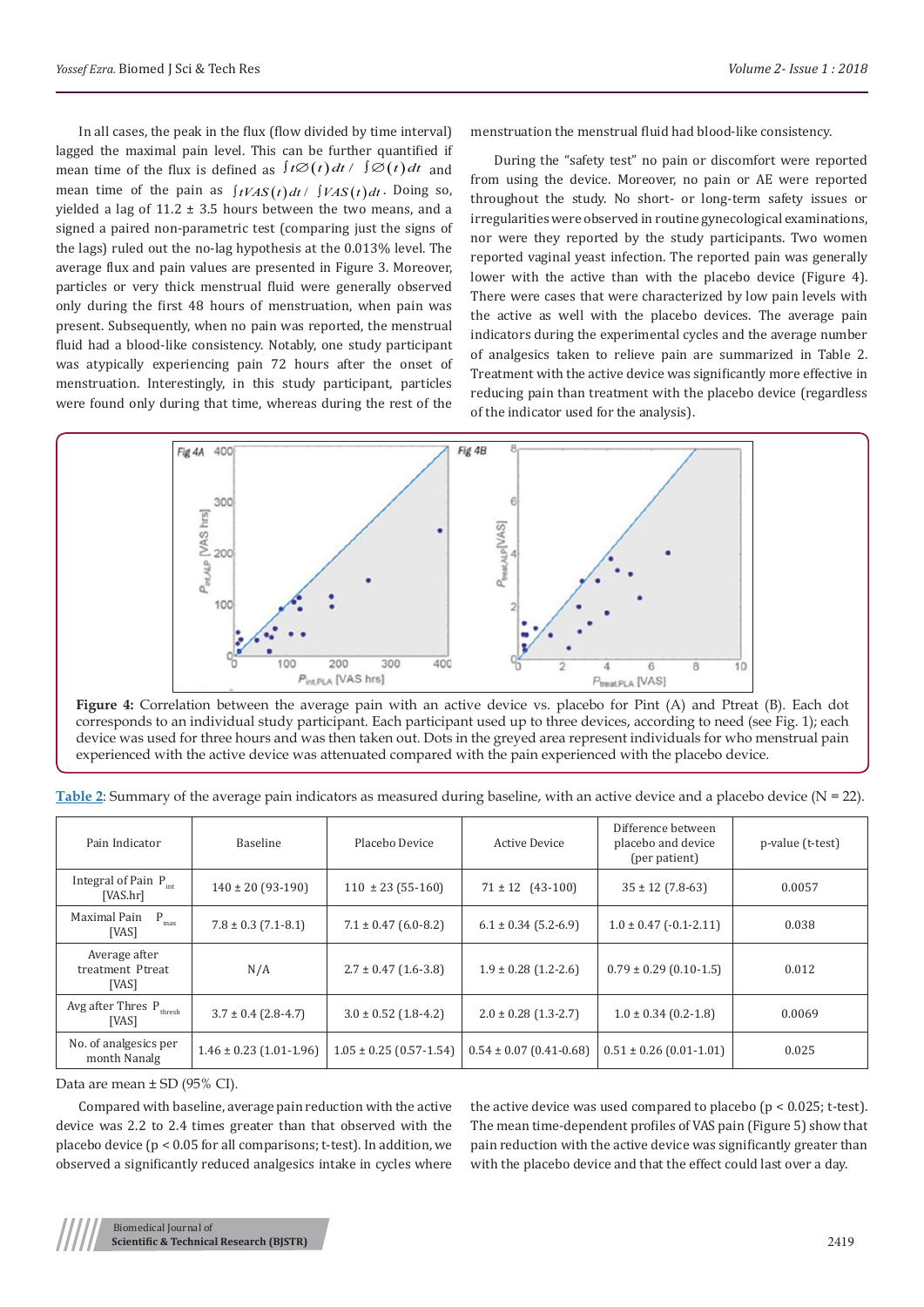

**Figure 5:** VAS pain levels over time.

(A) Mean VAS in study participants using an active (blue) or placebo device (green) over time (measured from the application of the device). Shaded area denotes the standard deviation.

(B) Same as panel A, except that time was measured from when the pain reached 50% of its maximal level. Red denotes baseline pain. Solid and empty blue dots denote the first and second use of the active device, respectively. Green dots denote use of the placebo device. Each study participant used up to three devices, according to need (see Fig. 1), each device was used for three hours and was then taken out.

### **Discussion**

In the present study we found that the newly invented vaginal device has been shown to be 2.3 times more effective in reducing menstrual pain than placebo. This reduction in pain supports our hypothesis on the role of blocked flow of menstrual fluid in PD. For comparison, aceclofenac and naproxen have been reported to be approximately 1.5 times more effective than placebo [7,28,29], and ibuprofen has been reported to be approximately 1.2 times more effective than placebo in reducing PD pain [29]. Notably, since rescue analgesics were allowed in our study, and their use was highest at baseline cycles and lowest when the active device was used, our observed VAS pain reductions represent the lower limit of the device efficacy. Furthermore, we speculate that some of the study participants might suffer from endometriosis and not from PD. Thus, if we could exclude women with proven endometriosis from this study, the actual efficacy of the device would have been higher.

PD is typically experienced during the first 24-36 hours after the onset of menstruation, after which the pain dissipates while the bleeding continues for a few more days [4,5]. In the current study, except for one case, PD followed this pattern and the pain was reported either with the first sign of menstruation or a few hours before bleeding was observed. In most cases, no pain was recorded after 48 hours. When the pain was at its highest level (i.e., when the uterine pressure peaks [30,31]), large particles consisting of tissue fragments or very thick menstrual fluid, were observed in the samples collected following the reported pain. Uterine contractions

are excited by the secretion of prostaglandin F2α (PGF2a), found in excessive levels in women experiencing PD (compared with eumenorrheic women) [6,8,9,11-17]. Such uterine pressure cannot be generated unless the cervical lumen is blocked or significantly obstructed.

There is evidence suggesting that the elevated pressure results in additional PGF2a secretion, which leads to more contractions and pain. We found that the tissue fragments in the collected menstrual fluid were larger than the diameter of the rigid cervical canal, suggesting that they block the cervical lumen when exiting the uterus. Exceptionally, we noticed two study participants with no particles contained in the menstrual fluid and fluid that was not thick at any time. One possibility is that these participants actually suffered from undiagnosed endometriosis, although measures have been taken to reduce the probability of having such participants in our study (i.e., excluding participants whose medial history was suggestive of endometriosis such as those experiencing pain during sexual intercourse, bleeding between menses, etc).

Our study has a number of limitations. The sample size was relatively small and did not allow for statistical analysis of the rheological findings. Moreover, standard reproducible methods for evaluating rheological properties of menstrual fluid are currently lacking. Also, the study focused on women experiencing PD and non-PD controls were not included. Comparing PD and non-PD women with respect to rheological properties of the menstrual fluid and other parameters such as the size of the cervical opening could have provided further insights regarding the mechanism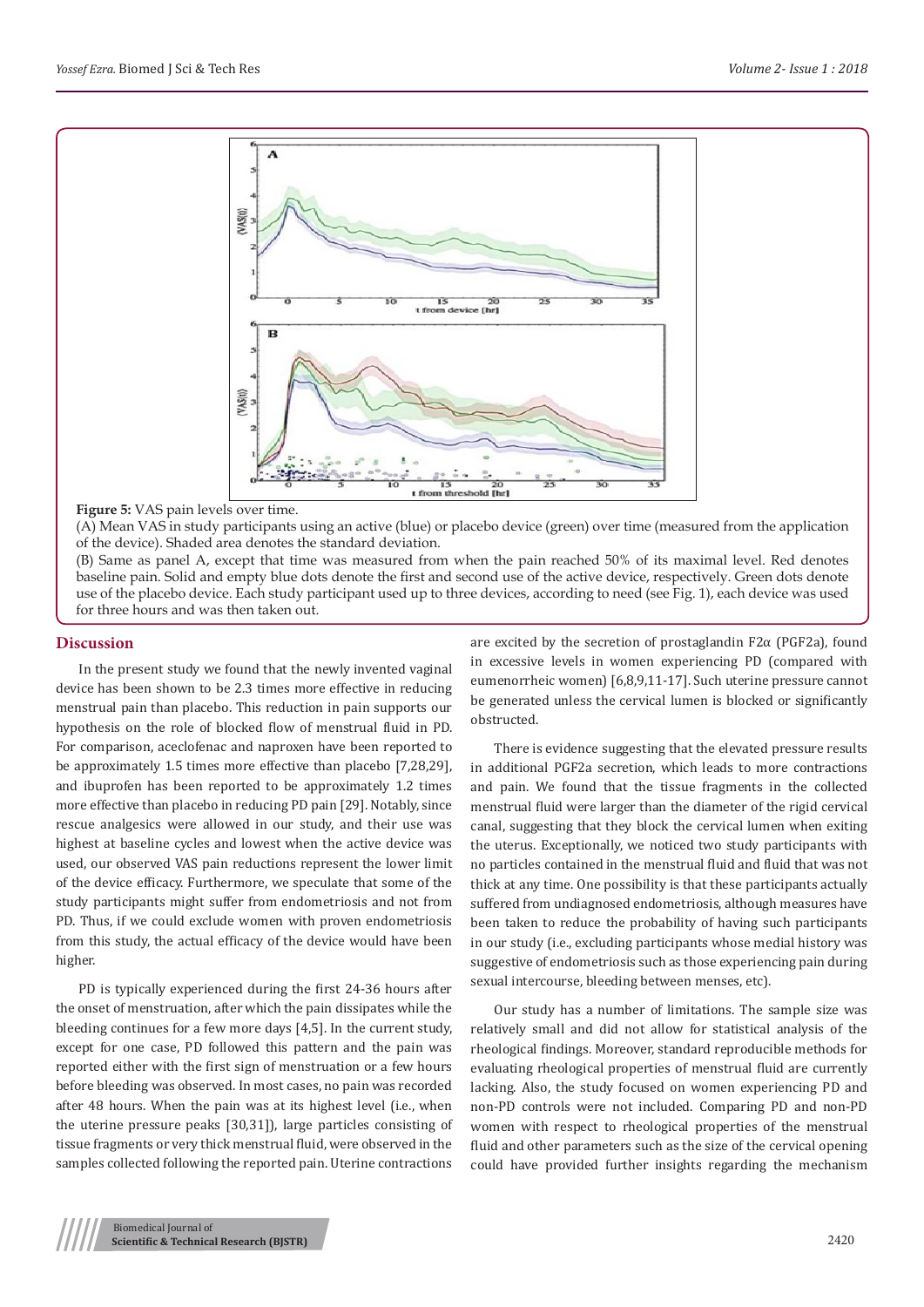underlying PD. Also, the study was not designed to measure the potential impact of the device on the volume of the menstrual fluid or on the duration of the menses. Lastly, despite designing our inclusion/exclusion criteria to minimize the risk of including participants with secondary dysmenorrhea/endometriosis, we cannot rule out having such participants in our study.

In summary, our findings suggest that rheological properties of menstrual fluid might be the trigger for PD, and that induced streaming of menstrual fluid is highly effective in relieving pain. Future investigations with larger samples size (including non-PD controls) and longer follow up are warranted.

#### **Disclosure Statement**

The study was funded by GalMedics Biotech Ltd. Hilla Shaviv is employed by GalMedics and is a shareholder. Doron Rosen is a shareholder in GalMedics. Yossef Ezra serves on the scientific board of GalMedics.

## **Acknowledgement**

We thank Medicsense Ltd. (Israel) for helping with the design and submission of the clinical study as well as all the regulatory affairs concerning the development of the evaluated device, and for monitoring and examining the clinical site. We thank Prof. Nir Shaviv for performing the statistical analysis.

#### **References**

- 1. [Lumsden MA, Kelly RW, Baird DT \(1983\) Primary dysmenorrhoea: the](https://www.ncbi.nlm.nih.gov/pubmed/6580910)  [importance of both prostaglandins E2 and F2a. Br J Obstet Gynaecol](https://www.ncbi.nlm.nih.gov/pubmed/6580910)  [90\(12\): 1135-1140.](https://www.ncbi.nlm.nih.gov/pubmed/6580910)
- 2. [McCracken P \(2003\) The curse of Eve, the wound of the hero: Blood,](https://muse.jhu.edu/book/3643)  [gender, and medieval literature. University of Pennsylvania Press.](https://muse.jhu.edu/book/3643)  [Philadelphia, PA, USA.](https://muse.jhu.edu/book/3643)
- 3. [Kristjansdottir J, Johansson ED, Ruusuvaara L \(2002\) The cost of the](https://www.ncbi.nlm.nih.gov/pubmed/10943579)  [menstrual cycle in young Swedish women. Eur J Contracept Reprod](https://www.ncbi.nlm.nih.gov/pubmed/10943579)  [Health Care 5\(2\): 152-156.](https://www.ncbi.nlm.nih.gov/pubmed/10943579)
- 4. [Coco AS \(1999\) Primary dysmenorrhea. Am Fam Physician 60\(2\): 489-](http://europepmc.org/abstract/med/10465224) [496.](http://europepmc.org/abstract/med/10465224)
- 5. [Deligeoroglou, E \(2000\) Dysmenorrhea. Ann NY Acad Sci 900: 237-244.](https://www.ncbi.nlm.nih.gov/pubmed/10818411)
- 6. [Dawood MY \(2006\) Primary dysmenorrhea: advances in pathogenesis](https://www.ncbi.nlm.nih.gov/pubmed/16880317)  [and management. Obstet Gynecol 108\(2\): 428-441.](https://www.ncbi.nlm.nih.gov/pubmed/16880317)
- 7. [Marjoribanks J, Proctor M, Farquhar C, Derks RS \(2010\) Nonsteroidal](https://www.ncbi.nlm.nih.gov/pubmed/20091521/)  [anti-inflammatory drugs for dysmenorrhea. Cochrane Database Syst](https://www.ncbi.nlm.nih.gov/pubmed/20091521/)  [Rev 20\(1\): CD001751.](https://www.ncbi.nlm.nih.gov/pubmed/20091521/)
- 8. [Lundstrom V, Green K \(1978\) Endogenous levels of prostaglandin F2a](http://www.ajog.org/article/0002-9378(78)90320-4/fulltext)  [and its main metabolites in plasma and endometrium in normal and](http://www.ajog.org/article/0002-9378(78)90320-4/fulltext)  [dysmenorrheic women. Am J Obstet Gynecol 130: 640-646.](http://www.ajog.org/article/0002-9378(78)90320-4/fulltext)
- 9. [Chan WY, Hill JC \(1978\) Determination of menstrual prostaglandin levels](https://www.ncbi.nlm.nih.gov/pubmed/635225)  [in non-dysmenorrheic and dysmenorrheic subjects. Prostaglandins](https://www.ncbi.nlm.nih.gov/pubmed/635225)  [15\(2\): 365-375.](https://www.ncbi.nlm.nih.gov/pubmed/635225)
- 10. [Chan WY, Dawood MY, Fuchs F \(1979\) Relief of dysmenorrhea with the](https://www.ncbi.nlm.nih.gov/pubmed/474640)  [prostaglandin synthetase inhibitor ibuprofen: effect on prostaglandin](https://www.ncbi.nlm.nih.gov/pubmed/474640)  [levels in menstrual fluid. Am J Obstet Gynecol 135\(1\): 102-108.](https://www.ncbi.nlm.nih.gov/pubmed/474640)
- 11. [Chan WY, Dawood MY \(1980\) Prostaglandin levels in menstrual](https://www.ncbi.nlm.nih.gov/pubmed/7376995)  [fluid of non-dysmenorrheic and of dysmenorrheic subjects with and](https://www.ncbi.nlm.nih.gov/pubmed/7376995)

[without oral contraceptives or ibuprofen therapy. Adv Prostaglandin](https://www.ncbi.nlm.nih.gov/pubmed/7376995) [Thromboxane Res 8: 1443-1447.](https://www.ncbi.nlm.nih.gov/pubmed/7376995)

- 12. [Chan WY, Dawood MY, Fuchs F \(1981\) Prostaglandins in primary](https://www.ncbi.nlm.nih.gov/pubmed/7011011) [dysmenorrhea. Comparison of prophylactic and nonprophylactic](https://www.ncbi.nlm.nih.gov/pubmed/7011011) [treatment with ibuprofen and use of oral contraceptives. Am J Med](https://www.ncbi.nlm.nih.gov/pubmed/7011011) [70\(3\): 535-541.](https://www.ncbi.nlm.nih.gov/pubmed/7011011)
- 13. [Chan WY, Fuchs F, Powell AM \(1983\) Effects of naproxen sodium on](https://www.ncbi.nlm.nih.gov/pubmed/6571974) [menstrual prostaglandins and primary dysmenorrhea. Obstet Gynecol](https://www.ncbi.nlm.nih.gov/pubmed/6571974) [61\(3\): 285-291.](https://www.ncbi.nlm.nih.gov/pubmed/6571974)
- 14. [Powell AM, Chan WY, Alvin P, Litt IF \(1985\) Menstrual-PGF2 alpha, PGE2](https://www.ncbi.nlm.nih.gov/pubmed/3856904) [and TXA2 in normal and dysmenorrheic women and their temporal](https://www.ncbi.nlm.nih.gov/pubmed/3856904) [relationship to dysmenorrhea. Prostaglandins](https://www.ncbi.nlm.nih.gov/pubmed/3856904) 29(2): 273-290.
- 15. [Proctor ML, Roberts H, Farquhar CM \(2001\) Combined oral contraceptive](https://www.ncbi.nlm.nih.gov/pubmed/11687142) [pill \(OCP\) as treatment for primary dysmenorrhoea \(Cochrane Review\).](https://www.ncbi.nlm.nih.gov/pubmed/11687142) [Cochrane Database Syst Rev 4: CD002120.](https://www.ncbi.nlm.nih.gov/pubmed/11687142)
- 16. [Ekstrom P, Akerlund M, Forsling M, Kindahl H, Laudanski T, et al.](https://www.ncbi.nlm.nih.gov/pubmed/1390475) [\(1992\) Stimulation of vasopressin release in women with primary](https://www.ncbi.nlm.nih.gov/pubmed/1390475) [dysmenorrhea and after oral contraceptive treatment: effect on uterine](https://www.ncbi.nlm.nih.gov/pubmed/1390475) [contractility. Br J Obstet Gynaecol 99\(8\): 680-684.](https://www.ncbi.nlm.nih.gov/pubmed/1390475)
- 17. [Proctor M, Farquhar C \(2006\) Diagnosis and management of](https://www.ncbi.nlm.nih.gov/pmc/articles/PMC1459624/) dysmenorrhoea. BMJ [332\(7550\): 1134-1138.](https://www.ncbi.nlm.nih.gov/pmc/articles/PMC1459624/)
- 18. [Marsden JS \(2004\) Guaifenesin as a treatment for primary dysmenorrhea.](https://www.ncbi.nlm.nih.gov/pubmed/15243011) [J Am Board Fam Pract 17\(4\): 240-246.](https://www.ncbi.nlm.nih.gov/pubmed/15243011)
- 19. Houser GA (1983) Leistungsfahigkeit der zervikalkanaldilatation in der behandlung der dysmenorrhoe. Ther Ums/ RevneTherap 40: 642-645.
- 20. [Kurman \(1994\) Blaustein's pathology of the female genital tract.](http://www.springer.com/in/book/9781441904881) [Springer New York, New York, USA, pp. 185-201.](http://www.springer.com/in/book/9781441904881)
- 21. Gray H, Williams PL (1995) Gray's Anatomy (38<sup>th</sup> edn.). Churchill Livingstone, London, England, pp. 1870-1873.
- 22. [O'Brien WF \(1995\) The role of prostaglandins in labor and delivery. Clin](https://www.ncbi.nlm.nih.gov/pubmed/8665768) [Perinatol 22\(4\): 973-984.](https://www.ncbi.nlm.nih.gov/pubmed/8665768)
- 23. [Dawood Y Glob \(2008\) Dysmenorrhea libr women's med. Glowm, USA.](http://editorial.glowm.com/index.html?p=glowm.cml/section_view&articleid=9)
- 24. [Akerlund M \(1979\) Pathophysiology of dysmenorrhea. Acta Obstet](http://onlinelibrary.wiley.com/doi/10.3109/00016347909157786/full) Gynecol Scand [Suppl 87:27-32.](http://onlinelibrary.wiley.com/doi/10.3109/00016347909157786/full)
- 25. [Dawood MY \(1900\) Dysmenorrhea. J Reprod Med 33\(1\): 168-178.](https://www.ncbi.nlm.nih.gov/pubmed/2178834)
- 26. [Quraishi MS, Jones NS, Mason J \(1998\) The rheology of nasal mucus: a](https://www.ncbi.nlm.nih.gov/pubmed/9800075) [review. Clin Otolaryngol 23: 403-413.](https://www.ncbi.nlm.nih.gov/pubmed/9800075)
- 27. [Marsden JS, Strickland CD, Clements TL \(2004\) Guaifenesin as a](https://www.ncbi.nlm.nih.gov/pubmed/15243011) [treatment for primary dysmenorrhea. J Am Board Fam Pract 17\(4\): 240-](https://www.ncbi.nlm.nih.gov/pubmed/15243011) [246.](https://www.ncbi.nlm.nih.gov/pubmed/15243011)
- 28. [Letzel H, Megard Y, Lamarca R, Raber A, Fortea, J \(2006\) The efficacy](https://www.ncbi.nlm.nih.gov/pubmed/16675091) [and safety of aceclofenac versus placebo and naproxen in women with](https://www.ncbi.nlm.nih.gov/pubmed/16675091) [primary dysmenorrhoea. Eur J Obstet Gynecol](https://www.ncbi.nlm.nih.gov/pubmed/16675091) Reprod Biol 129(2): 162- [168.](https://www.ncbi.nlm.nih.gov/pubmed/16675091)
- 29. [Marchini M, Tozzi L, Bakshi R, Pistai R, Fedele L \(1995\) Comparative](https://www.ncbi.nlm.nih.gov/pubmed/8520806) [efficacy of diclofenac dispersible 50 mg with ibuprofen 40 0mg in](https://www.ncbi.nlm.nih.gov/pubmed/8520806) [patients with primary dysmenorrhoea. A randomized, double-blind,](https://www.ncbi.nlm.nih.gov/pubmed/8520806) [within-patient, placebo-controlled study](https://www.ncbi.nlm.nih.gov/pubmed/8520806)*.* Intern J Clinical Pharm and [Ther 33\(9\): 491-497.](https://www.ncbi.nlm.nih.gov/pubmed/8520806)
- 30. [Milson I, Andersch B \(1984\) Effect of ibuprofen, naproxen sodium](https://www.ncbi.nlm.nih.gov/pubmed/6388624) [and paracetamol on intrauterine pressure and menstrual pain in](https://www.ncbi.nlm.nih.gov/pubmed/6388624) [dysmenorrhea. British J Obstet and Gynecol 91\(11\): 1129-1135.](https://www.ncbi.nlm.nih.gov/pubmed/6388624)
- 31. [Lumsden MA, Baird DT \(1985\) Intra-uterine pressure in dysmenorrhea.](https://www.ncbi.nlm.nih.gov/pubmed/3984694) [Acta Obstet Gynecol Scand 64\(2\): 183-186.](https://www.ncbi.nlm.nih.gov/pubmed/3984694)